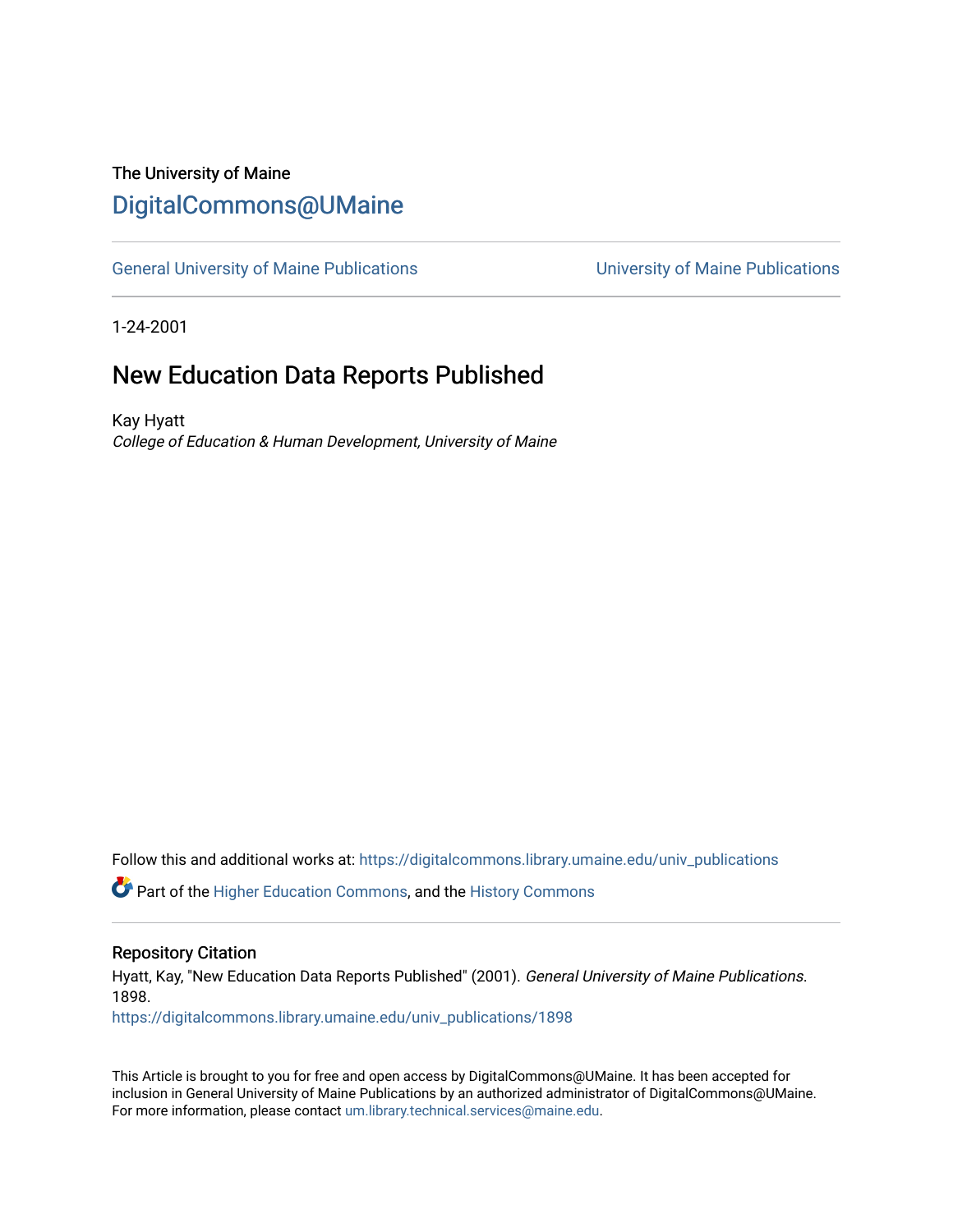# **COLLEGE OF EDUCATION**  $\&$  HUMAN DEVELOPMENT

**Selected News Releases** 

# **New Education Data Reports Published**

ORONO, Maine - The Maine Education Policy Research Institute has published the fifth editions of two documents that profile and detail the various school and community indicators essential to examining and measuring the needs and effectiveness of a school system.

The 2001 Legislative Report gives provides a data snapshot of every Maine community and school system. Organized by Senate district, the detailed report includes community financial, demographic and student achievement data, ranging from tax assessment and distribution for education to enrollment patterns, dropout rates, number of students pursuing higher education and teachers with graduate degrees.

The companion document, The Condition of K-12 Public Education in Maine 2000, covers 53 areas of the education system, grouped in three categories of indicators.

These indicators, which can influence or measure student learning and educational impact, include: Context - characteristics such as community wealth, poverty level and tax burden; Resource - such as staff, facilities and student services; and Results - tools such as student achievement and graduation rates to assess educational productivity.

According to the 2000 overview of K-12 education, MaineÕs 1.2 million population includes approximately 214,985 students enrolled in the stateÕs 722 public schools across 286 school administrative units, supported by total education expenditures of \$1.3 billion.

The Policy Institute was established by the Legislature in partnership with the University of Maine and the University of Southern Maine to generate an unbiased source of research and assessment, projections and trends to determine, evaluate and

track educational needs, services and impact. Institute co-directors are Walter Harris, director of the Center for Research and Evaluation at UMaine, and David Silvernail, director of the Center for Educational Policy, Applied Research and Evaluation at USM.

The goal of the Maine Educational Policy Research Institute is to provide legislators with a comprehensive foundation of reliable data about schools and communities, Harris pointed out. "As our legislators are faced with many issues related to education, the District Report and K-12 Conditions documents will be valuable informational resources for shaping policy," he said.

More information about the Legislative Report is available from Harris at UMaine's College of Education and Human Development, (207) 581-2467; e-mail, [wharris@maine.edu.](https://web.archive.org/web/20010425052220/mailto:wharris@maine.edu) Information about the K-12 Conditions document is available from the educational policy center at USM, (207) 780-5044, and is available on the web at [www.cepare.usm.maine.edu.](https://web.archive.org/web/20010425052220/http:/www.cepare.usm.maine.edu/)